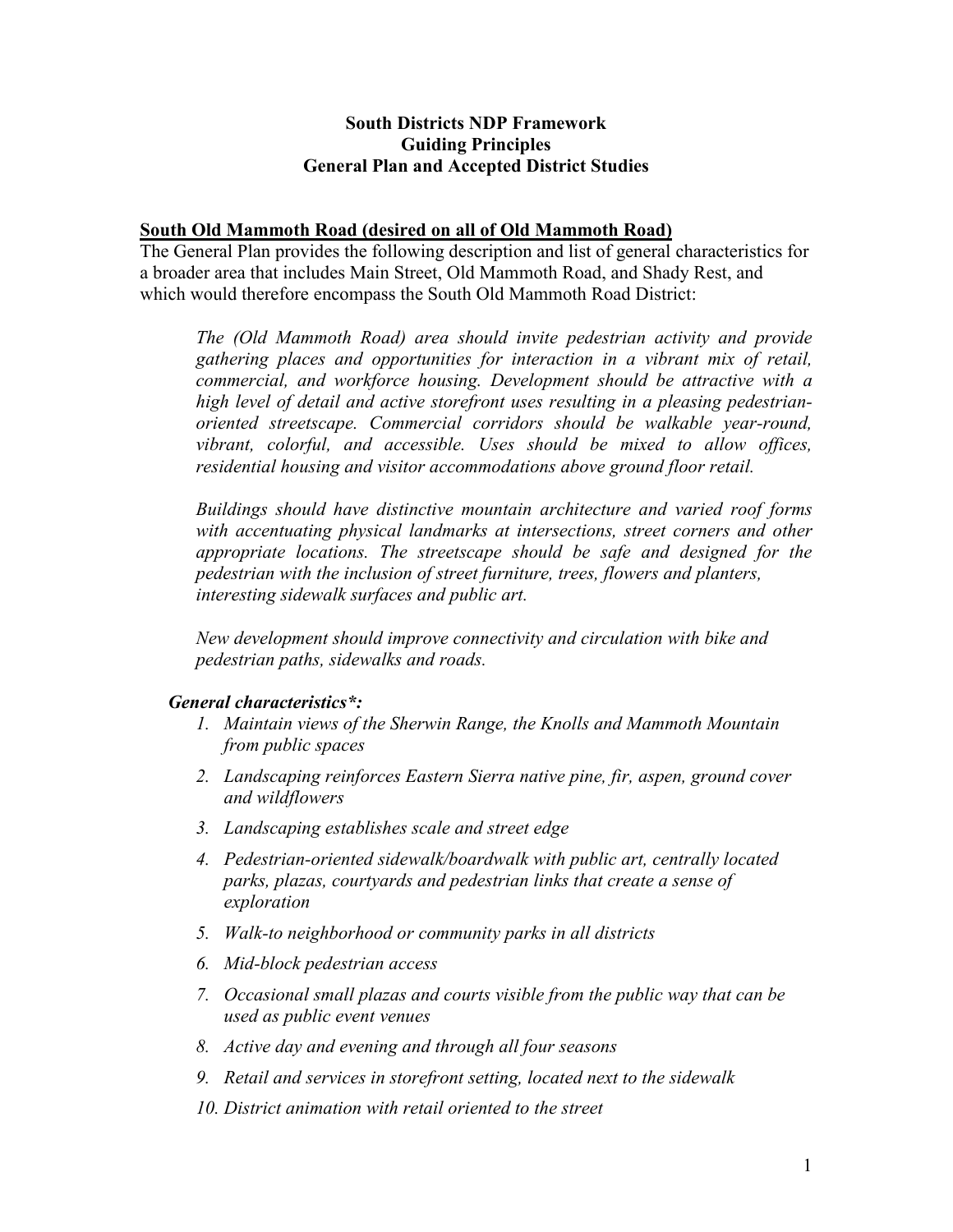- *11. Higher lot coverage may be acceptable with pockets of effective landscaping and open space*
- 12. *Encourage transit-oriented development*
- 13. *Strip mall development pattern shifted to a pattern of commercial in front and parking in back*
- 14. *Convenient structured parking and small-scale surface parking*
- 15. *Shared and pooled parking*
- 16. *Alley and side street access for deliveries, service and emergency access and pedestrian connections appropriate to district character*

As a specific area, the General Plan identifies that Old Mammoth Road should have: *"(A) traditional small-scale mixed use "Main Street" development pattern"*

During the Downtown NDP process, a refined list of characteristics was developed for that study area; many of these characteristics are relevant to the South Old Mammoth Road area, and are therefore listed here:

*1. Mixed use (retail, commercial, hotel/lodging, workforce housing, parks, etc); lively, animated with people on the street. Where appropriate, uses should allow offices, residential housing and visitor accommodations above ground floor retail oriented to the street.* 

*2. Active day and evening and through all four seasons where appropriate (e.g. anchor retail, services, open space and parks, entertainment uses/special events, workforce housing, art, etc).* 

*3. Improve connectivity and circulation with bike and pedestrian paths, sidewalks, roads, and transit; emphasize connectivity. Incorporate suitable traffic calming measures and effective snow removal strategies (e.g. assessment districts).* 

*4. Pedestrian-oriented streetscape that is walkable year-round, landscaped, accessible and safe.* 

*5. Maintain views of the Sherwin Range and Mammoth Mountain from public spaces and include significant tree preservation.* 

*6. Assess strategic parking solutions tailored to context and location, including both underground and at-grade parking. Convenient public parking facilities, structured parking, small-scale surface parking, and shared and pooled parking. Strip mall development pattern shifted where appropriate to a pattern of commercial in front and parking in back with suitable screening of parking from neighboring properties.* 

*7. Provide public access to surrounding forest lands.* 

*8. Energy efficient design and infrastructure and high quality architecture (i.e. site*  and Mammoth appropriate, quality materials and finishes, geothermal heating *district).*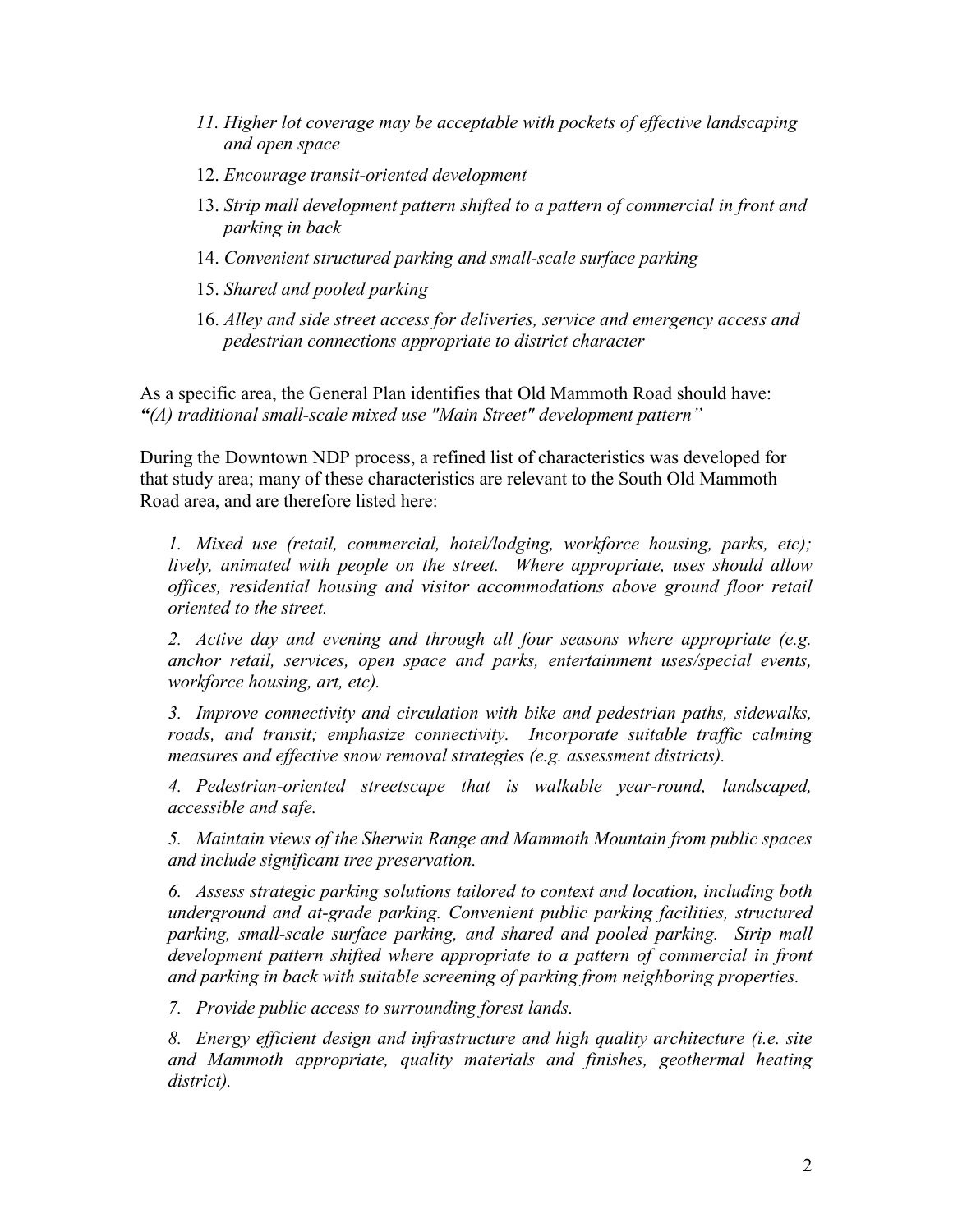*9. Emphasize the unique qualities of and provide a sense of arrival, transition and connection where appropriate to subareas within the district. Encourage a transition to more visually cohesive and well-defined development from existing "hodgepodge" of development types and uses (see specific characteristics in the Neighborhood and District Character Element of the General Plan).* 

# **Bell-Shaped Parcel**

The General Plan does not include specific characteristics for the Bell-Shaped Parcel (BSP), but does specific criteria for a "Focused Special Study" for the BSP in Policy L.1.D.3. that inform planning for this property. Since the General Plan was adopted, the Bell-Shaped Parcel has been re-zoned from "Resort" to "Open Space" reinforcing the importance of protecting the key natural resources, including significant wetland areas, and open space values of this property:

- *Study benefits to the community as the Town's "central park" through implementation mechanisms such as zoning and conservation easements.*
- *Assess the existence and value of biological, scenic and aesthetic site resources.*
- *Determine areas suitable for preservation and those suitable for development consistent with maximizing recreational opportunities, preserving open space, and protecting sensitive environmental resources.*
- *Determine locations and limitations for buildings and facilities and transit, pedestrian, bicycle and vehicular access.*
- *No disposition or development of the Bell may be made which is inconsistent with these Special Study objectives without further amendment to this General Plan to remove this condition.*

# **East OSSC District**

The General Plan identifies characteristics for the Snowcreek District and for the Mammoth Creek Corridor, both of which overlap the EOSSC Study Area, and which are appropriate to it. These guiding principles are reflected in the Draft East OSSC Study, as follows:

- *Western range and meadow; spacious setting and wide open with backdrop of Sherwin Range*
- *Anchor for and connection to the Old Mammoth Road District*
- *Stress stewardship of land and resources*
- *Provide access and staging areas to Sherwin Range and "community uses" accessible from Old Mammoth Road*
- *Landscape that reinforces sage, Manzanita and wet meadow*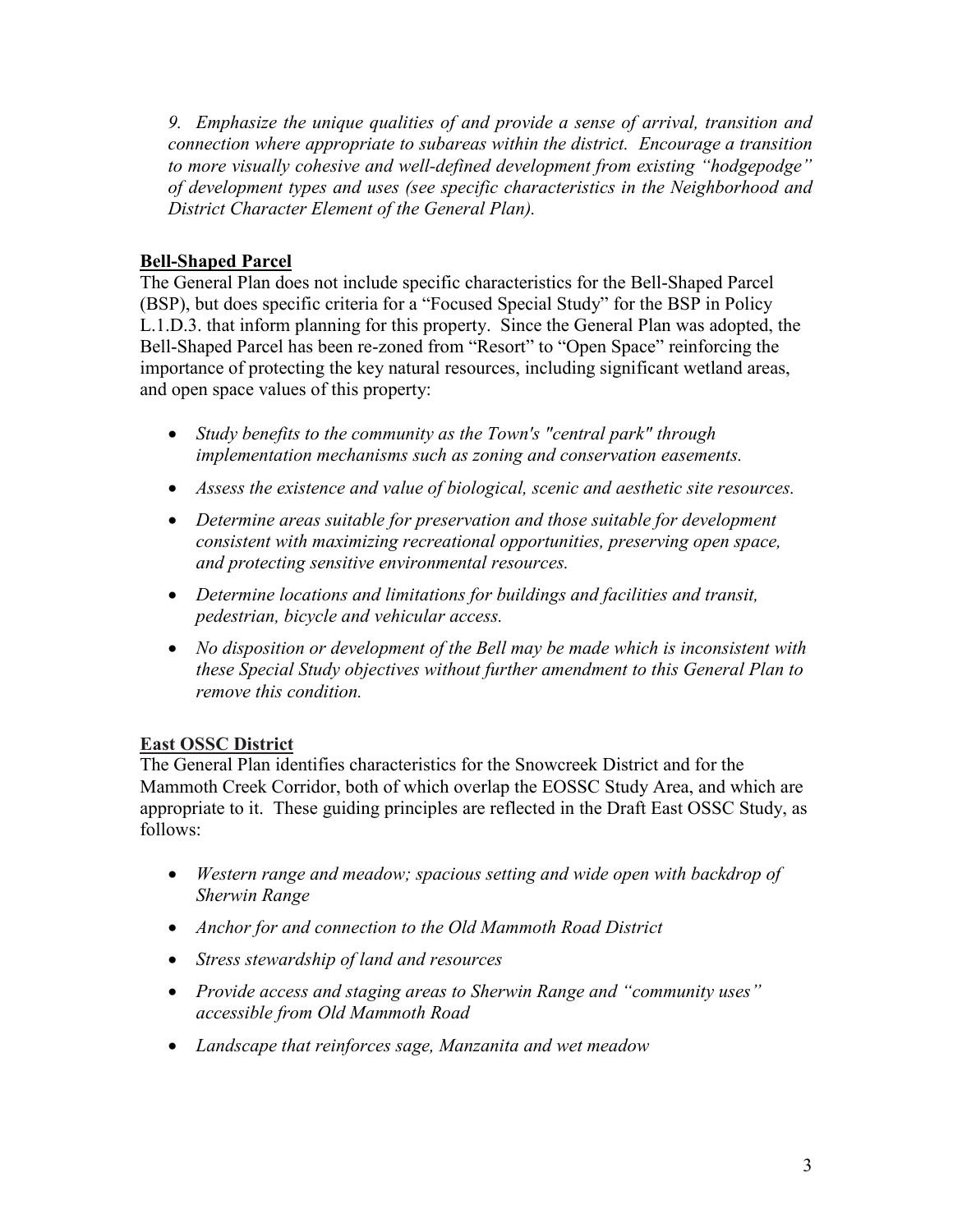- *Integrate Mammoth Creek Corridor with Mammoth Creek Park, including the historical museum site, equestrian center, parking, trails and snow play, and future possibilities such as a recreation center or amphitheater.*
- *Provide a variety of visitor lodging*

\* Since only a portion of the EOSSC District overlaps the Snowcreek District, only relevant characteristics are listed.

The following characteristics or attributes are noted as important for the Mammoth Creek Corridor:

- *Biological, scenic and aesthetic resources*
- *Water quality*
- *Pedestrian and bicycle trails, staging areas and vehicular access*
- *Resolve potential for neighborhood conflicts*
- *Create a significant community resource connecting Old Mammoth Road, Snowcreek, and Mammoth Creek Park around the stream and environment to provide:* 
	- o *Access to Mammoth Creek*
	- o *Grand Views*
	- o *Appropriate active recreation*
	- o *Family recreation*
	- o *A place to hold special events*
	- o *Staging for Forest Service activities*
	- o *Concessions and facilities including parking and restrooms*
	- o *A connection with Forest Service lands and the historic museum site.*

## **Gateway**

The General Plan states the following characteristics for the Gateway District:

*Located south of State Route 203, east of Old Mammoth Road, the Gateway District should be an attractive and iconic corridor in to and out of town, and should communicate Mammoth Lakes' character. It includes schools, hospital, industrial park, library, parks, trails, open space and the future Civic Center site. The District should provide a safe pedestrian environment, and emphasize linkages between all elements in the Gateway District and the community's residential neighborhoods. Significant public views should be preserved through high-level design standards* 

- 1. *Viewsheds to White Mountains, Sherwin Range, the Knolls and Mammoth Mountain are preserved*
- 2. *Campus setting, spacious and comfortable with gathering areas*
- 3. *Civic character and a town square*
- 4. *Civic, educational, recreational, public uses and athletic fields*